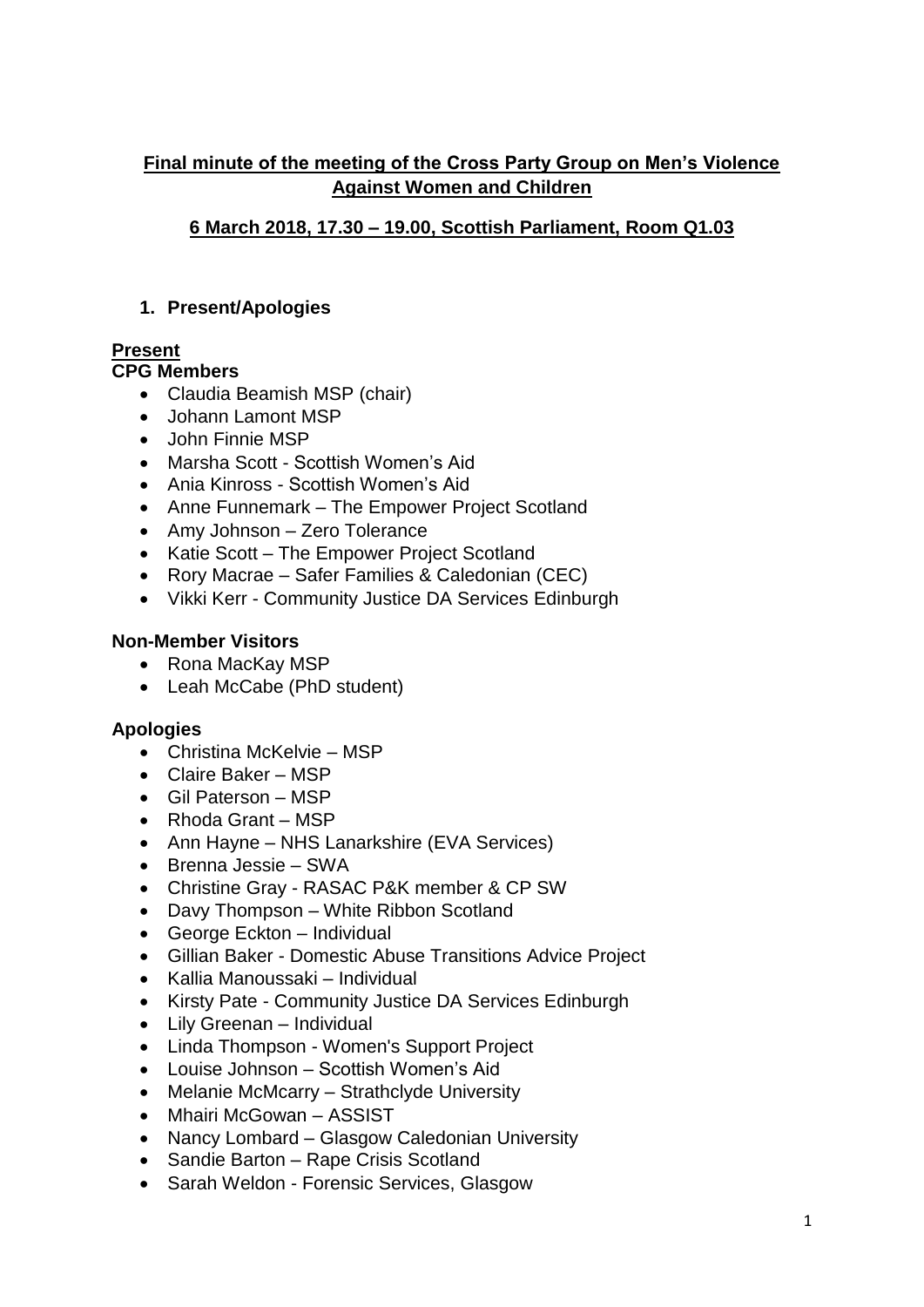• Stephen Madill – Safer Families (CEC)

## **2. Approval of Minutes**

a. Minutes of CPG Nov 29 2017 approved.

### **3. Matters arising from minutes:**

- a. Marsha Scott informed the group that the planned meeting between Gary Gillespie, herself and Emma Ritch (Engender) was postponed due to the weather conditions. MS will update on the outcomes at a future date.
- b. A briefing note on the Building Equality project has been circulated to the group members prior to the meeting (Appendix 1)
- c. Sandie Barton (Rape Crisis Scotland) to present the data on service use at the next CPG – action brought forward due to absence

### **4. Proposed refresh to the CPGMVAWC**

Marsha Scott explained the background of the proposed changes: following the last CPGMVAWC session, representatives of 4 women's organisations (SWA, Engender, Zero Tolerance and Rape Crisis Scotland) met up to discuss a potential refresh of the group's agenda and activities. Following on from the sector meeting, MS and ER held a meeting with the group's coconveners to discuss proposed changes. It was agreed that the meetings will revert to evenings and dates will be set long in advance (see pt. 8 below for meeting dates). All parties also agreed that it would be beneficial to have a better sense of the upcoming agenda items.

An around-the-table discussions followed, and the following points were raised:

- All MSPs present agreed that the CPGMVAWC is an invaluable source of knowledge and information on the issues of and relating to DA and VAWG, in terms of services, but also on "real-life" impact of policies and legislation. MSP's also appreciate the high level of expertise on hand, as well as the opportunity to work together, regardless of the party-political divides.
- Comments on the structure: set out an objective at the beginning of each year (JF); more thematic approach; 1hr for a topic + 30mins for updates (MS); allow for a "what are we going to do about it?" section at the end (MS);
- Suggested topics:
	- a. Online abuse
	- b. Civil remedies cases
	- c. Child contact in the context of DA
	- d. VAWG prevention in schools and Early Years settings
	- e. Focus on perpetrators
	- f. Men non-perpetrators and their role
	- g. Moving away from short sentences
	- h. Different types of VAWG, with focus on the less talked about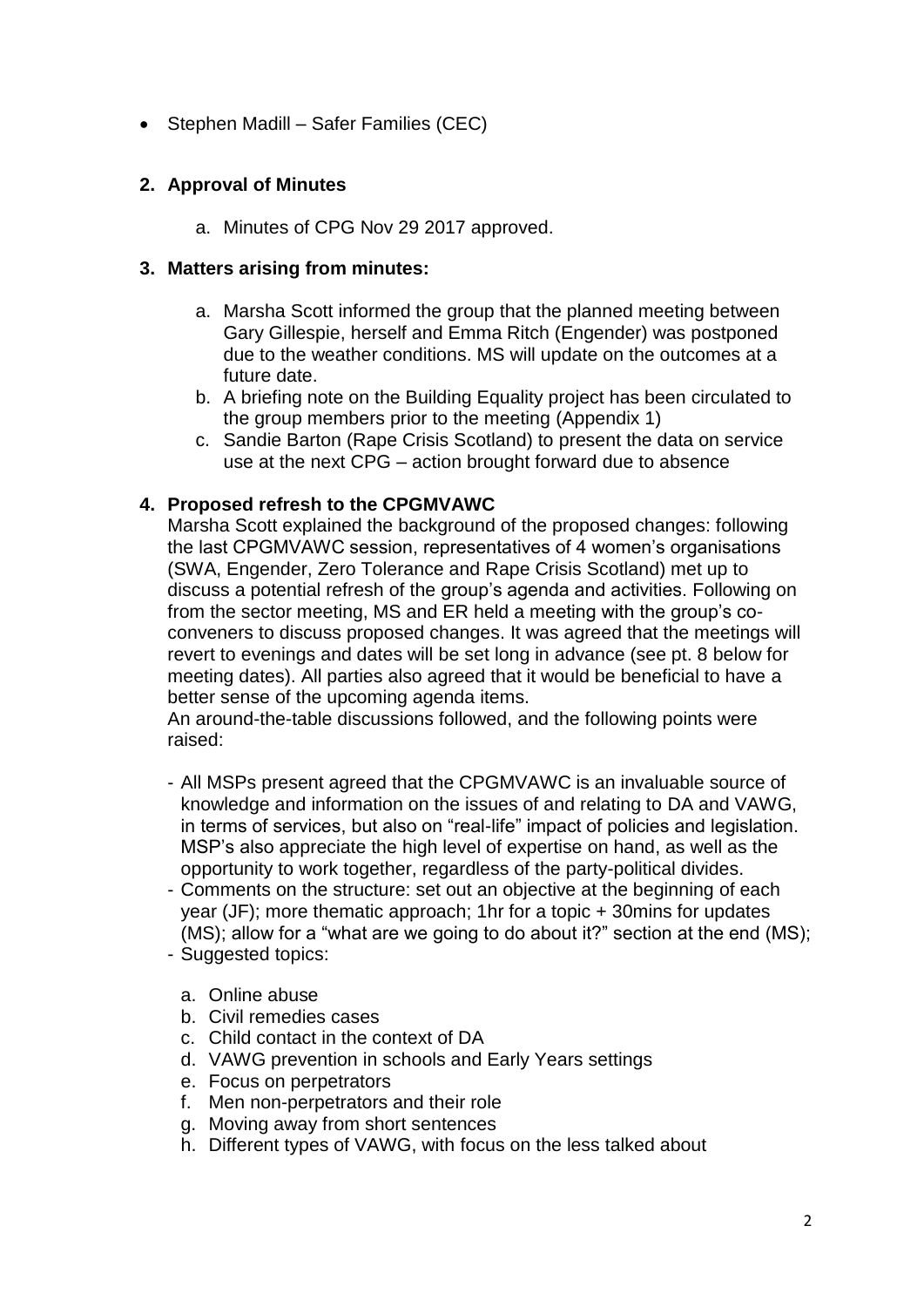- i. Legal advice services (incl. for women with no recourse to public funds (NRPF))
- j. Funding of services (incl. funding structures, geographical gaps, needsbased approach, statutory services referrals, ratification of the Istanbul Convention, local authorities' understanding of and commitment to services)
- The discussion concluded with the setting of themes for the remaining 2018 meetings, as follows:
	- a. 30 May CYP and VAWG in educational settings: abuse, violence, interventions, prevention. This will tie in with the upcoming educational review report, invitation to Cabinet Secretary for Education and Skills

#### **Action:**

- Amy Johnson (Zero Tolerance) to lead the session
- Christina McKelvie MSP to invite John Swinney MSP to attend
- b. 5 September on-line abuse
	- Katie Scott (The Empower Project Scotland) to lead the session

**Action:** MS to share the European Commission's report on on-line abuse

c. 5 December – Work with perpetrators and men's role in challenging other men

### **5. Members' updates**

- a. Caledonian: programme has been re-accredited for another 5 years and it will cover about two thirds of the country, with further expansion planned. From October a National Caledonian Co-ordinator will be in post, based at Community Justice Scotland.
- b. The Empower Project Scotland: with the AGM coming up the organisation is hoping to build up its membership. Thanks to secured funding, EPS will be running workshop from March onwards.
- c. Zero Tolerance: this year ZT is marking 25 years of existence and an advisory group has been set up for the anniversary campaign. The group will look at supporting campaign design/approach to ensure maximum impact. Current members incl. EIS, Education Scotland, Engender, NHS Scotland, the Scottish Government, the Improvement Network, Close the Gap and the Youth Parliament, but ZT is still looking for interested members to join.

Another advisory group on the Whole School Approach Pilot Project, run in partnership with RCS, has now closed. The project has been well received and gathered very good feedback.

The organisation is currently developing a resource on gender equality in the Early Years in partnership with the Care Inspectorate. The